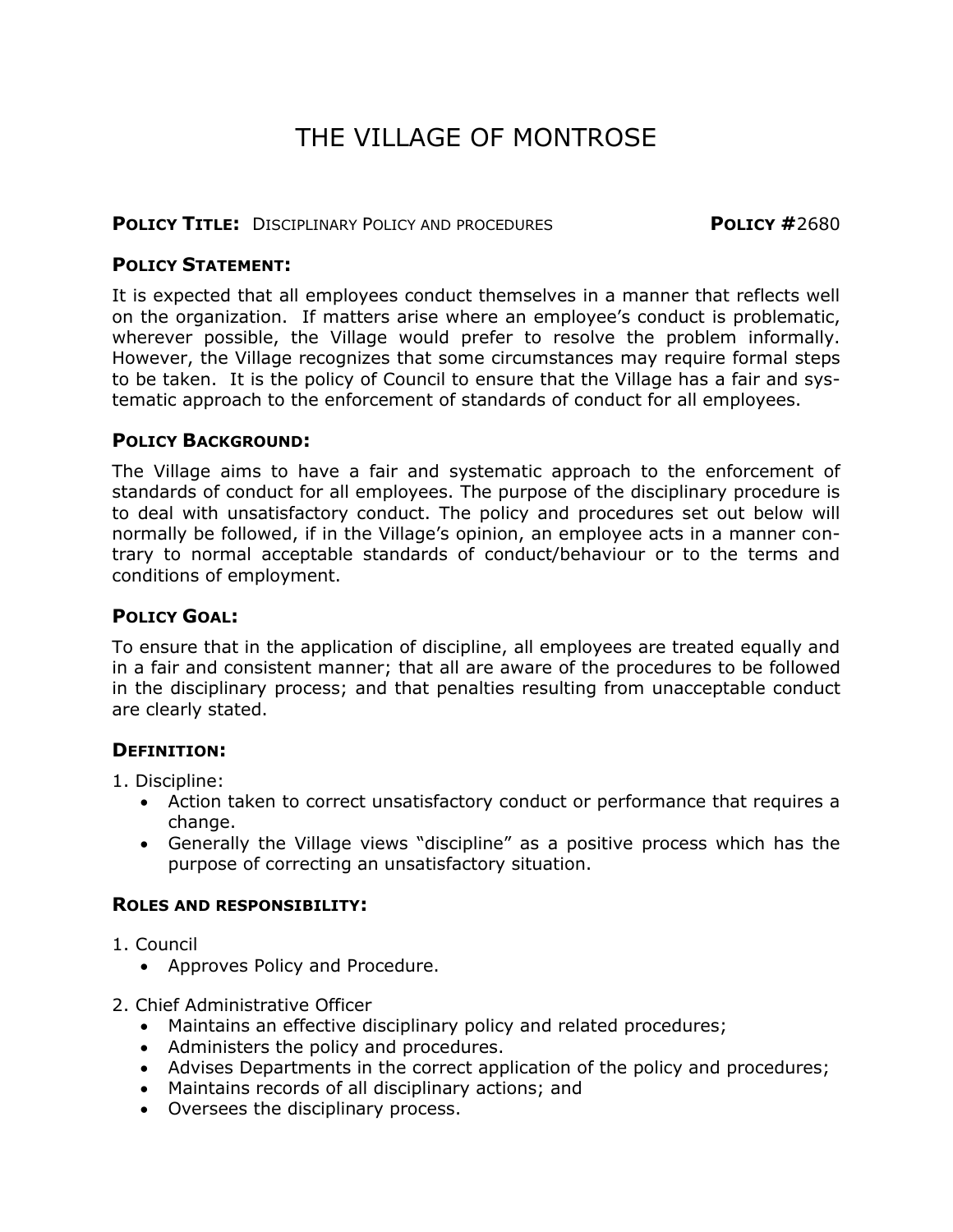- Ensures that all employees are familiar with the disciplinary policy;
- Administers the policy within the organization;
- Recommends changes in policy and procedures;
- Initiates necessary disciplinary action according to the policy.
- 3. Public Works Foreman
	- Ensures all employees in the crew are aware of the discipline policies and procedures and reports on any breaches by Public Works employees to the Chief Administrative Officer.

#### **LEVELS OF THE DISCIPLINARY PROCEDURES:**

*NOTE: Any employee may be subject to immediate dismissal or suspension for cause.*

1. Level One: Verbal Warning

If the problem by itself is not serious and it is the first offence, the employee should be given a verbal reprimand and be advised that another offense will result in written warning. The verbal reprimand should form part of a discussion of the problem with the employee. The verbal reprimand is an important step in the disciplinary process, because it is at this point that cause for further action may be prevented, or, if the cause persists, it provides the foundation for further action. The verbal reprimand normally takes the form of a caution to the employee that further action may be taken if the matter is not resolved.

Verbal warnings of this nature are generally recorded in the employee's personnel file. They will be noted for later reference if necessary.

#### 2. Level Two: Written Warning

- a. In the event of a second offense, or for a serious first offense which is not determined to warrant suspension or discharge, an employee will be given a written warning and be advised that another offense will most likely result in suspension or discharge.
	- i. The written reprimand is most often used in circumstances where the employee has failed to respond to an earlier verbal warning. The written reprimand shall contain full disclosure of the reasons, grounds for action, and/or penalty.
	- ii. Where a first offense is sufficiently serious an immediate written reprimand is appropriate.
- b. A copy of the written warning should, whenever possible, be delivered in person or otherwise forwarded by registered mail to the employee. One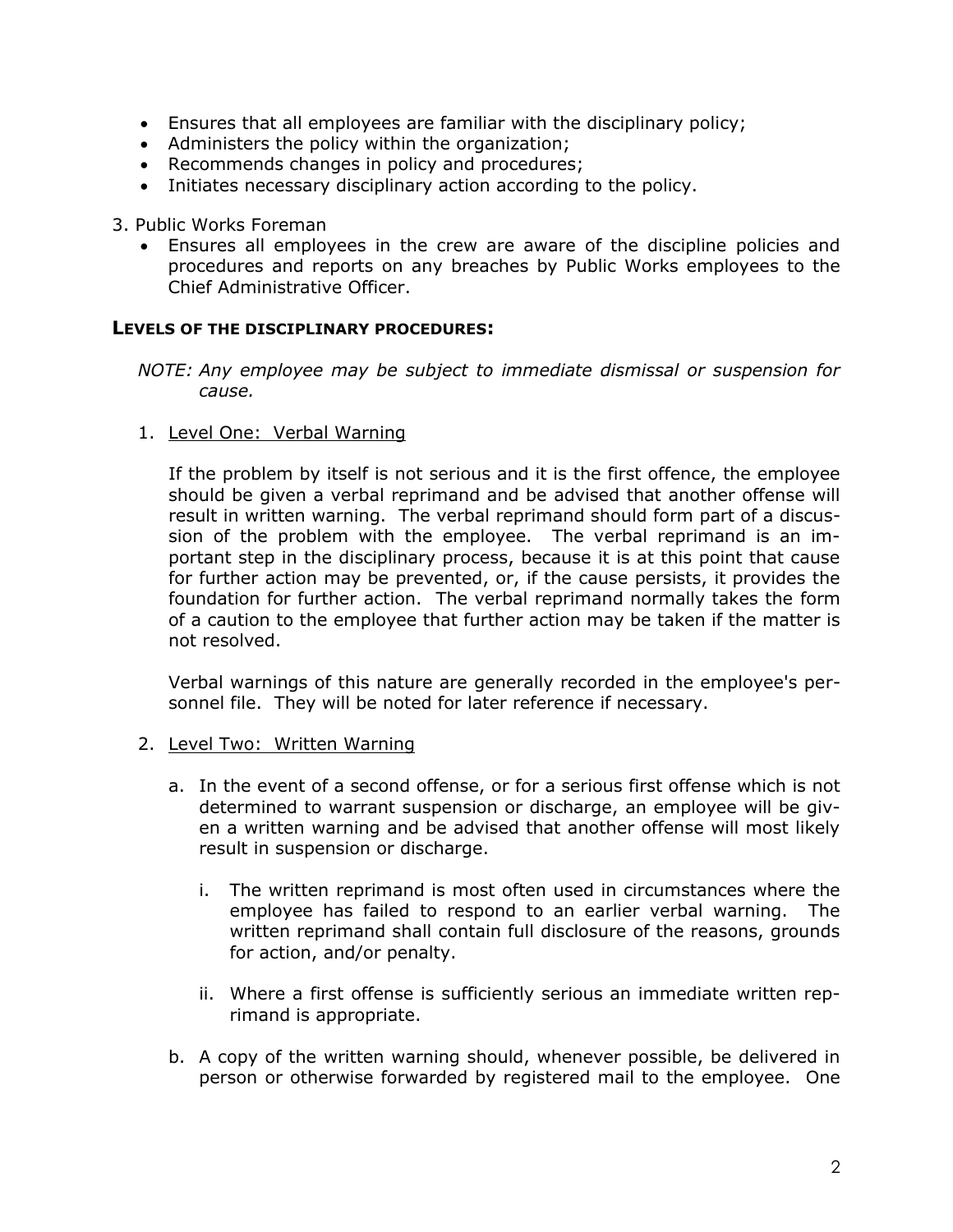copy should be forwarded to the Union, and one copy to the immediate supervisor.

c. The employee should be requested to initial an acknowledgement of receipt, which is then to be filed in his or her personnel file.

## 3. Level Three: Suspension

a. In the event of a third offense, or for a first offense which is deemed very serious but which does not warrant immediate discharge, the employee will normally be given up to five (5) days' suspension without pay, and will be warned that another offense may result in discharge.

The decision to suspend without pay is the sole responsibility of the Chief Administrative Officer. The written notice of suspension must contain the reasons for discipline and the case history of the situation, if appropriate. Normally the employee will be interviewed by the Chief Administrative Officer and the interview be documented.

b. A detailed report on the suspension prepared by Chief Administrative Officer shall be placed in the employee's personnel file.

## 4. Level Four: Discharge

- a. Level 4 discipline is the sole responsibility of the Chief Administrative Officer.
- b. The most common reasons for dismissal are:
	- i. A lack of response by an employee to corrective forms of discipline;
	- ii. An initial offense of a significantly serious nature; and
	- iii. A "culminating incident," which in itself would not normally result in dismissal, but in consideration of other verified problems with the employee justifies dismissal.
- c. When it becomes necessary to discharge an employee, he or she shall be given a termination letter indicating the reason for the discharge. The termination letter may make reference to the failure of previous corrective disciplinary action. The letter will specify when the discharge is to become effective. Whenever possible, discharge shall be communicated verbally by the Chief Administrative Officer.

#### **UNION NOTIFCATION:**

- 1. The Union shall be notified of Level 2 discipline including all written warnings within four (4) working days of such discipline.
- 2. The Union shall be notified immediately of level 3 and Level 4 discipline including all dismissals and suspensions.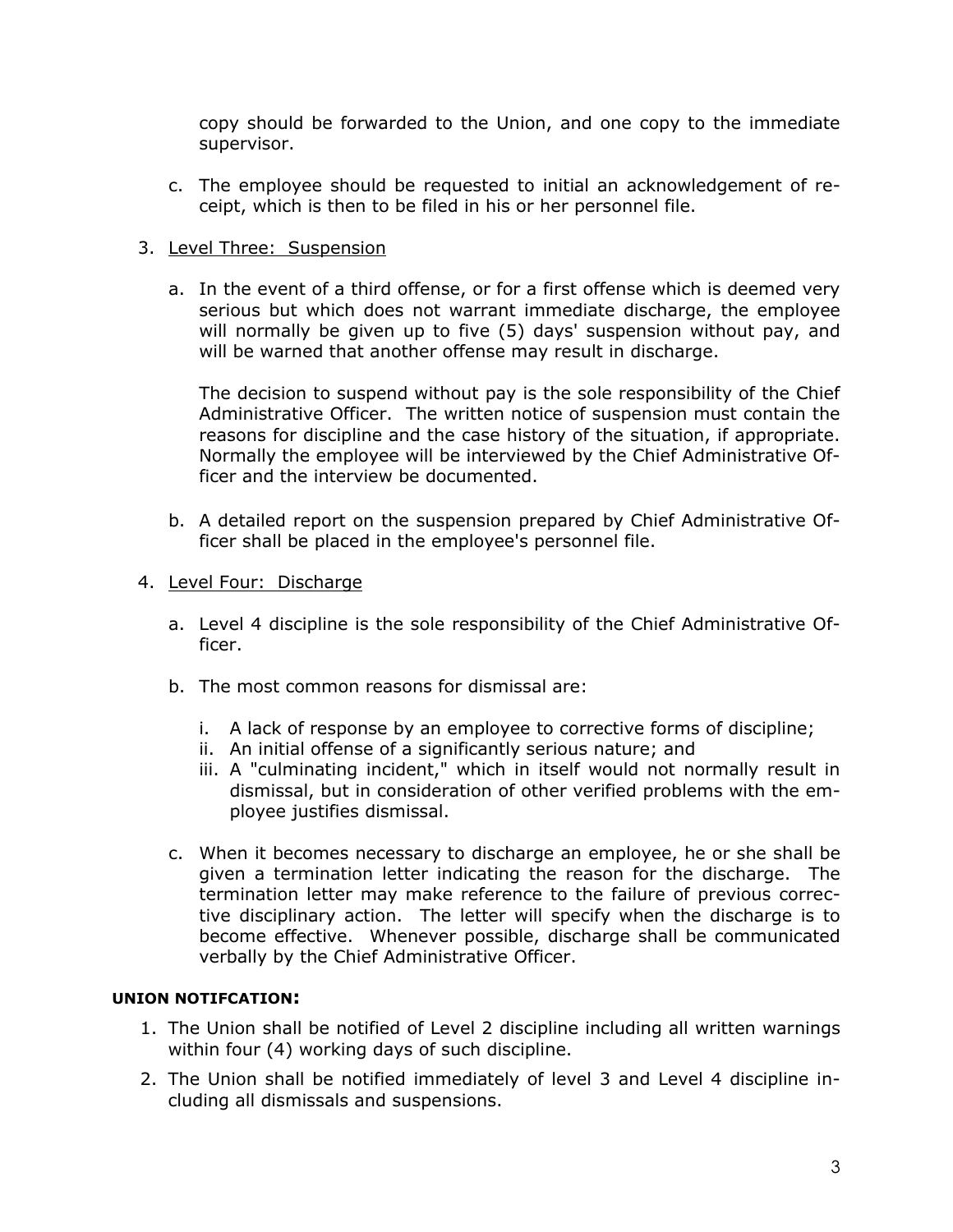#### **APPEAL OF DISCHARGE OR DISCIPLINE:**

Should a disciplined employee consider the disciplinary action to be improper, a grievance may be presented in writing through the established grievance procedure.

#### **DOCUMENTATION OF DISCIPLINE RECORDS:**

The following points are to be emphasized with respect to the preparation of reports and records:

- 1. The records concerning the incident must be complete in detail.
- 2. The records shall be dated and signed by the Chief Administrative Officer and, where appropriate, by the employee affected.
- 3. The records shall state the action taken to remedy the situation.
- 4. The incident(s), as well as the effects or potential effects of the incident(s), shall be noted.
- 5. The factors which are considered relevant to the penalty shall be specified.
- 6. Verbal discussion or written reprimands previously given shall be indicated, as well as specific dates and other relevant material.

## **GUIDELINES:**

- 1. Every situation requires careful consideration to identify extenuating circumstances. For example:
- Time interval between offenses;
- Length and quality of past service;
- Emotional stress from other sources;
- Other aggravating factors;
- Allowances for temperament.
- 2. The following lists typical infractions grouped roughly according to level of severity. This is a guide only and may be reduced or increased, depending upon the circumstances:

#### Group One

First Offense . . . . . . . . . . . . . . . . Verbal warning Second Offense . . . . . . . . . . . . . Written warning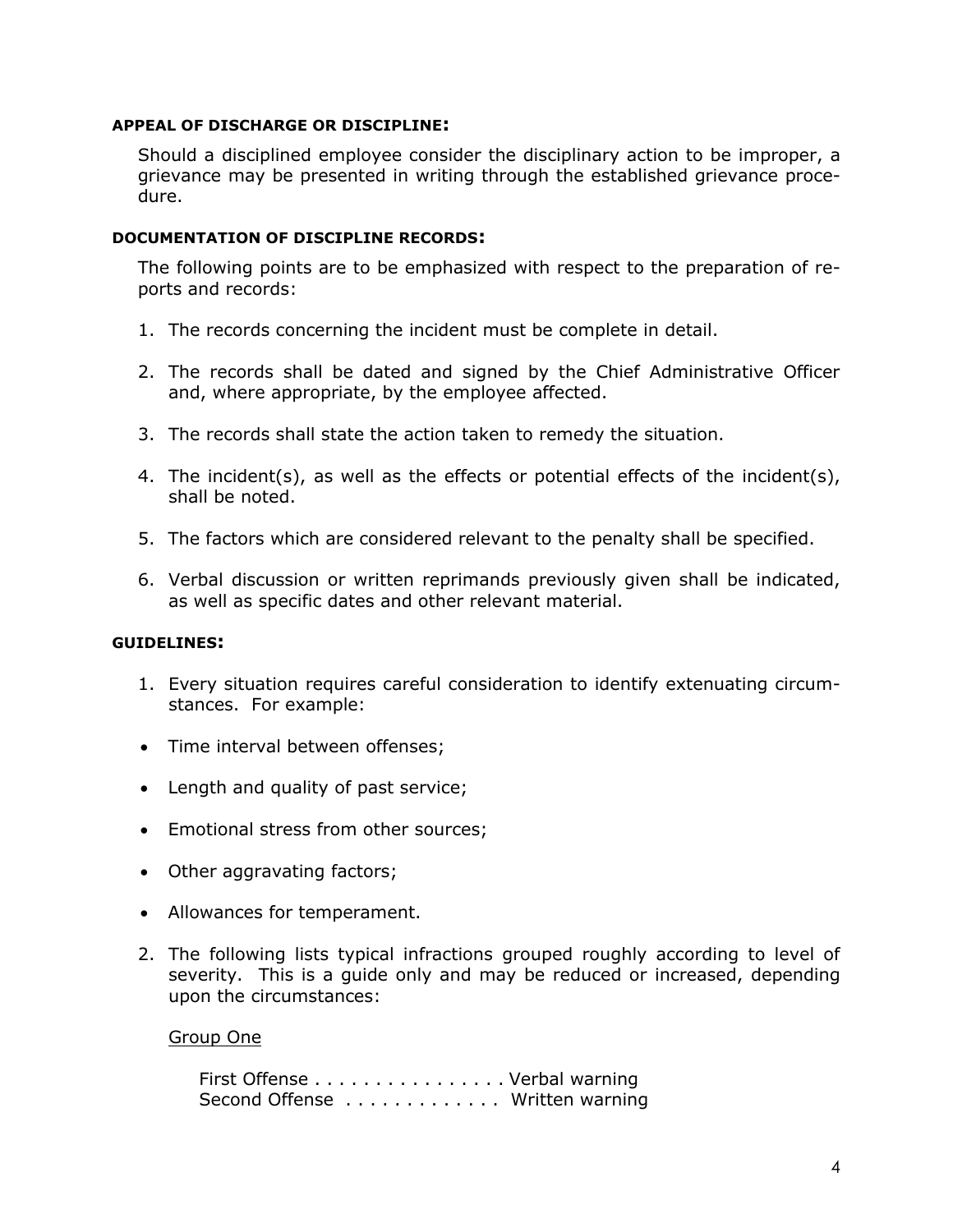Third Offense . . . . . . . . . . . . . . . Suspension Fourth Offense. . . . . . . . . . . . . . . Discharge

- Absence from duty without prior permission from the appropriate authority;
- Leaving the working area without permission from the supervising authority;
- Undesirable conduct;
- Neglect of work;
- Tardiness;
- Failure to commence work at the beginning of the work period, and/or leaving prior to the end of the work period;
- Creating or contributing to unsanitary or unsafe conditions;
- Stopping work or making preparations to leave work without specific prior authorization before any official break in work or before the specified quitting time (i.e. washing up or changing clothes before the official quitting time);
- Failure to report immediately any personal injury or equipment damage;
- Unsatisfactory work;

Group Two

First Offense . . . . . . . . . . . . . . . . . . . Written warning Second or Third Offense . . . . . . . . . Suspension Fourth Offense . . . . . . . . . . . . . . . . . Discharge or long-term suspension

- Neglect or carelessness in following safety or Departmental rules, or disregard of common safety practices;
- Sleeping on the job;
- Being in possession of, or using, alcohol or non-prescription drugs at work;
- Use of abusive or threatening language towards other employees or members of the public;
- Soliciting/canvassing of other employees, without permission, during working hours;
- Failure to report an accident in which the employee was involved;
- Unauthorized use of Municipal property to do private work;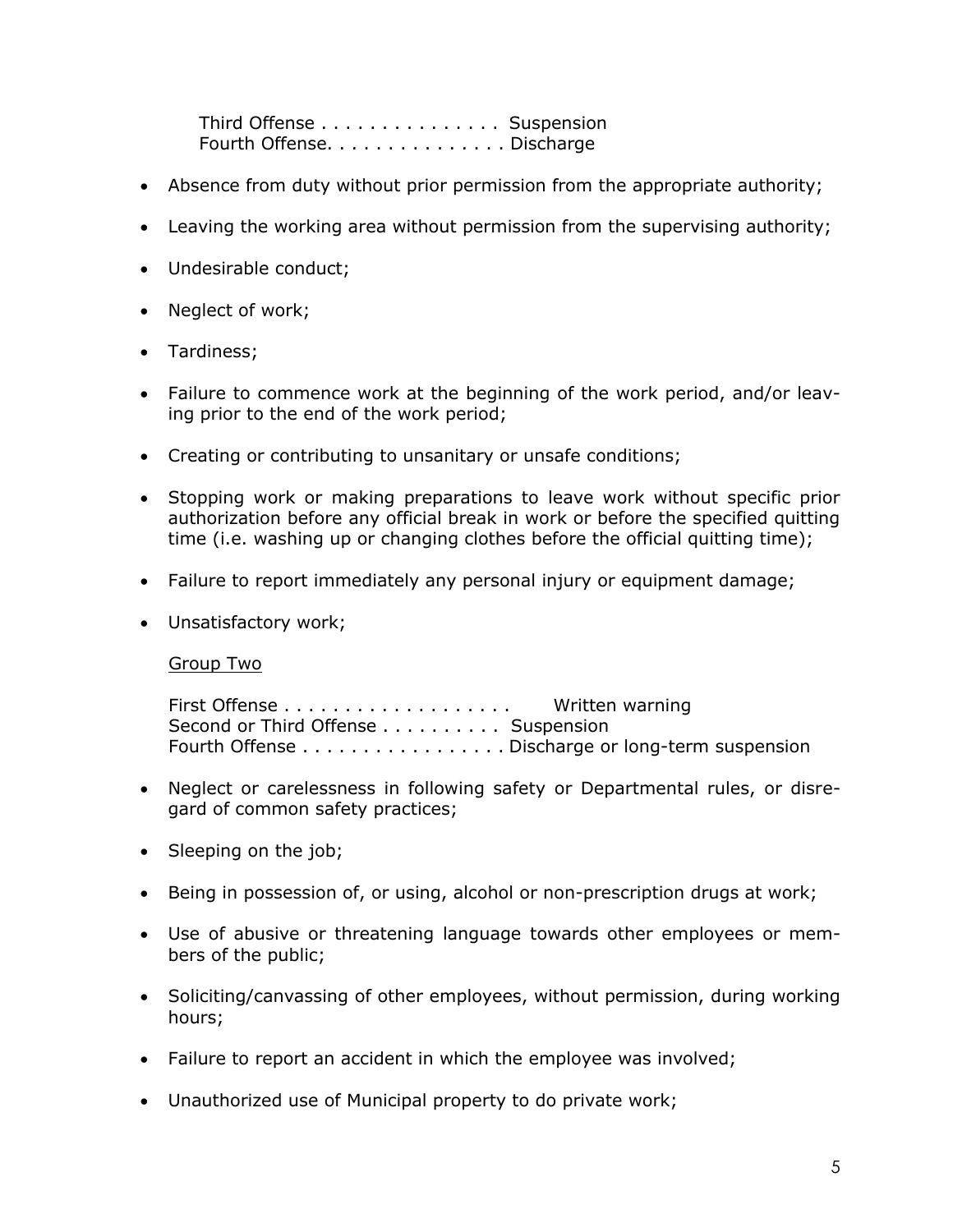- Threatening or intimidating employees or supervising authority at any time;
- Making or publishing of false, misleading or malicious statements concerning any employee, supervising authority, the Municipality or its operation.

Group Three

First Offense . . . . . . . . . . . . . . . . . . .Suspension or Discharge

- Wanton or wilful neglect in the performance of assigned duties, or while caring for, using, or in custody of Municipal property;
- Abuse or deliberate destruction of Municipal property;
- Altering another's or one's own record without authority;
- Wilfully giving false information or withholding information called for in making application for employment;
- Making false claims or misrepresentations in an attempt to obtain sickness or accident benefits;
- Attacking or fighting with another employee;
- Use of confidential Municipal information for private gain;
- Unauthorized removal from the Municipality of information such as drawings, blueprints, lists, Municipal records, or confidential information of any nature, or unauthorized release of any such information;
- Dishonest conduct: e.g. theft, pilfering, snooping through property of other employees or property of the Municipality. Making false statements to secure an excused absence or to justify an absence or tardiness; making or causing to be made inaccurate or false reports concerning any absence from work; making or joining in a false statement to influence any official action by the Municipality, or making a false statement concerning any matter pertaining to work or to employment. (The foregoing are examples only and do not limit the definition of the term "dishonest");
- Insubordination;
- Refusal to perform work as assigned, except as authorized under Safety Regulations.

\_\_\_\_\_\_\_\_\_\_\_\_\_\_\_\_\_\_\_\_\_\_\_\_\_\_\_\_\_\_\_\_\_\_\_\_\_\_\_\_\_\_\_\_\_\_\_\_\_\_\_\_\_\_\_\_\_\_\_\_\_\_\_\_\_\_\_\_\_\_\_\_\_\_\_\_\_\_\_\_\_\_\_\_

Initially approved at meeting #32 – 09 on October 5, 2009